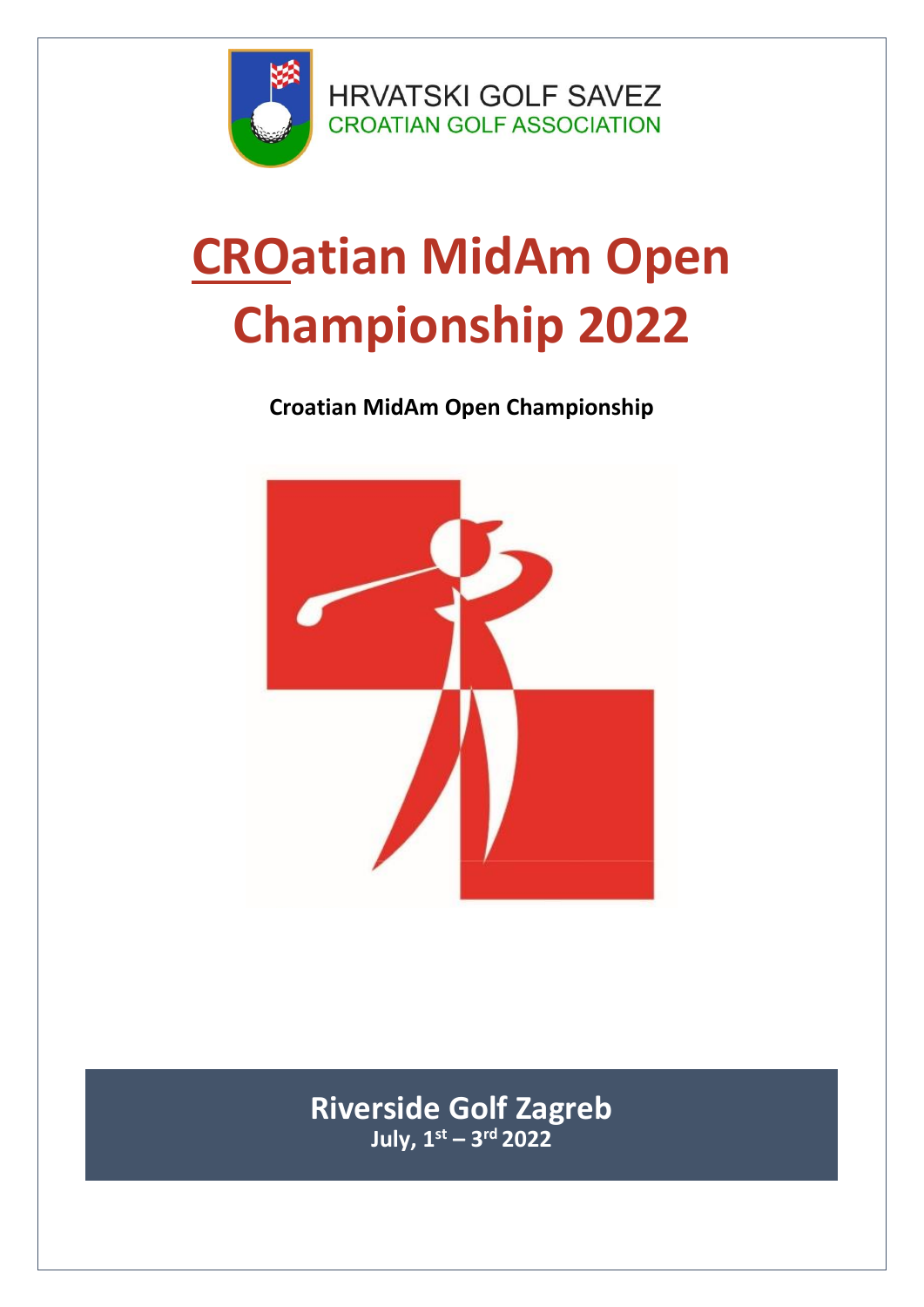|                                       | <b>Croatian Golf Association</b>                                                                                                                                                                                                                                                                                                     |
|---------------------------------------|--------------------------------------------------------------------------------------------------------------------------------------------------------------------------------------------------------------------------------------------------------------------------------------------------------------------------------------|
| Organizer:                            |                                                                                                                                                                                                                                                                                                                                      |
| Venue:<br>Date:                       | Golf Course: Riverside Golf Zagreb - www.riversidegolf.hr<br>July, $1st - 3rd 2022$ (Friday – Sunday)                                                                                                                                                                                                                                |
| Form the event                        | Stroke play on 54 (3x18) holes                                                                                                                                                                                                                                                                                                       |
| <b>Rules</b>                          | The Championship organized according to the Rules of R&A Limited,<br>the Tournament Rules of Croatian golf association and the Local Rules of<br>Riverside golf Zagreb.                                                                                                                                                              |
| Deadline of entry<br><b>Entry fee</b> | June 28 <sup>th</sup> 2022, 4.00 PM (Tuesday)<br>170,00€ / player, includes 3 competition days.<br>Training round is optional and charged on Riverside golf reception.                                                                                                                                                               |
|                                       | Entry fee needs to be transferred to Croatian golf association.<br>Bank Payment (IBAN / SWIFT) prior to the event, until 28 <sup>th</sup> June 2022<br>IBAN: HR6624020061100544350<br>$\circ$<br>SWIFT: ESBCHR22 (Erste Bank Rijeka)<br>$\circ$                                                                                      |
| <b>Entry fee includes</b>             | 3 days of green fees;<br>sandwich and water every day of Championship;                                                                                                                                                                                                                                                               |
| <b>Categories</b>                     | gentlemen<br>ladies                                                                                                                                                                                                                                                                                                                  |
| <b>Tees</b>                           | gentlemen back tee (white)<br>ladies back tee (blue)                                                                                                                                                                                                                                                                                 |
| <b>Participants</b>                   | Regardless of the gender, all Croatian and foreign countries amateur golf<br>players, who turned 25 years of age until 1 <sup>st</sup> July 2022 (birthday: 1 <sup>st</sup> of July<br>1997 or earlier). Players must meet with the requirements of the<br>Championship and must hold a valid handicap. There is no upper age limit. |
|                                       | The maximum number of players in the two categories is 120. Upon waiting<br>list, members of Croatian Golf Association has an advantage up to 50% of<br>capacity. Beyond that, the lower handicap player has an advantage.                                                                                                           |
| <b>CUT</b>                            | there is no cut                                                                                                                                                                                                                                                                                                                      |
| <b>HCP limit</b><br><b>HCP limit</b>  | for Croatian players - 28.0<br>for foreign players $-16.0$                                                                                                                                                                                                                                                                           |
|                                       | The handicap of the players could be checked at their National Golf<br>Federation. Handicap certificate must be presented before the Championship.                                                                                                                                                                                   |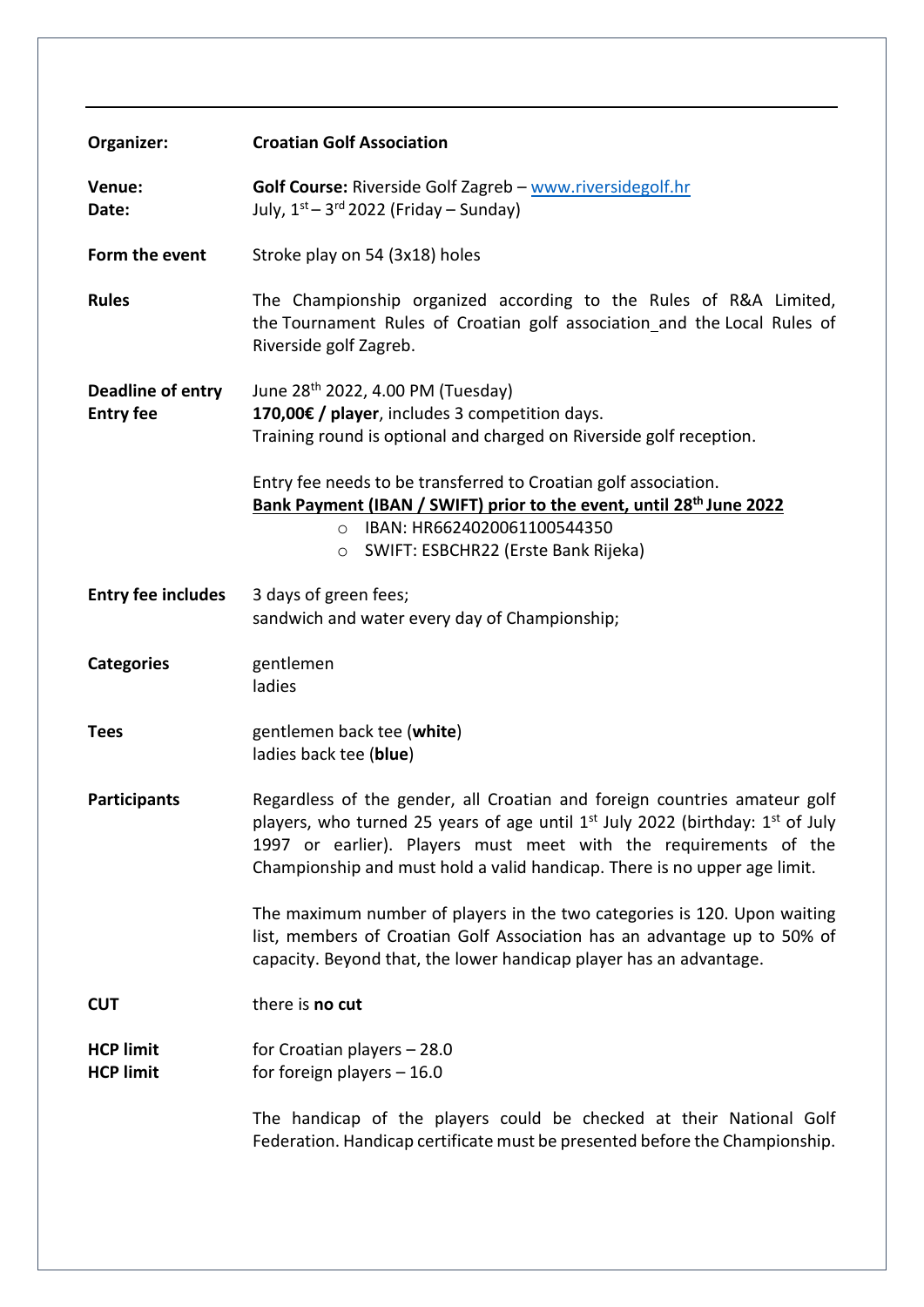| <b>Championship Committee</b>  | Bogdan Palovšnik, Kruno Zopf, Nikola Žufika                                                                                                                                                                                                                                          |  |
|--------------------------------|--------------------------------------------------------------------------------------------------------------------------------------------------------------------------------------------------------------------------------------------------------------------------------------|--|
|                                | The decision of the Championship Committee is final.                                                                                                                                                                                                                                 |  |
| <b>Prizes</b>                  |                                                                                                                                                                                                                                                                                      |  |
|                                | <b>Croatian MidAm Championship 2022</b><br>Gross (bruto)<br>$1st$ place (gentlemen)                                                                                                                                                                                                  |  |
|                                | $1st$ place (ladies)<br>Gross (bruto)                                                                                                                                                                                                                                                |  |
|                                | The Croatian MidAm OPEN Championship 2022                                                                                                                                                                                                                                            |  |
|                                | $1st$ , $2nd$ & $3rd$ place (gentlemen)<br>Gross (bruto)<br>$1st$ place (ladies)<br>Gross (bruto)                                                                                                                                                                                    |  |
| <b>Order of tee-offs</b>       | From the $1st$ hole. On the first day HCP ascending order, on the second-day<br>ascending order by result of the first day, on the third day descending order<br>by result after 36 holes. Two or three players will play in a flight.                                               |  |
| <b>Ties</b>                    | The winner should be decided by a playoff (sudden death) upon tie. The<br>Championship Committee decides the holes of the Playoff.                                                                                                                                                   |  |
| <b>Returning the scorecard</b> |                                                                                                                                                                                                                                                                                      |  |
|                                | As soon as the player finished the round, the scorecard must be returned at<br>the scoring area. Scorecard can't be modified upon the player left the scoring<br>area. Please make sure to write the scores readable and scorecards are signed<br>by both the player and the marker. |  |
| <b>Prizegiving ceremony</b>    |                                                                                                                                                                                                                                                                                      |  |
|                                | 30 minutes after the last scorecard is returned on the Final day.                                                                                                                                                                                                                    |  |
| <b>Practice round</b>          | 30 <sup>st</sup> of June 2022 (Thursday)<br>Tee time reservation is highly recommended (www.riversidegolf.hr)<br>Please arrange the entry fee before you start your practice round.                                                                                                  |  |
| <b>Tournament days:</b>        |                                                                                                                                                                                                                                                                                      |  |
|                                | $1st$ day ( $1st$ of July, Friday)                                                                                                                                                                                                                                                   |  |
|                                | 8:30 - 9:30 start<br>17:00 Results and start list for the 2 <sup>nd</sup> day, published on www.golfsavez.hr                                                                                                                                                                         |  |
|                                | 2 <sup>nd</sup> day (2 <sup>nd</sup> of July, Saturday)                                                                                                                                                                                                                              |  |
|                                | 8:30 - 9:30 start<br>17:00 Results and start list for the 3 <sup>rd</sup> day, published on www.golfsavez.hr                                                                                                                                                                         |  |
|                                | 3rd day (3rd of July, Sunday)                                                                                                                                                                                                                                                        |  |
|                                | 8:30 - 9:30 start<br>Approx. 15:00 Prize giving ceremony (30 minutes after last received result)                                                                                                                                                                                     |  |
| <b>Caddies</b>                 | allowed                                                                                                                                                                                                                                                                              |  |